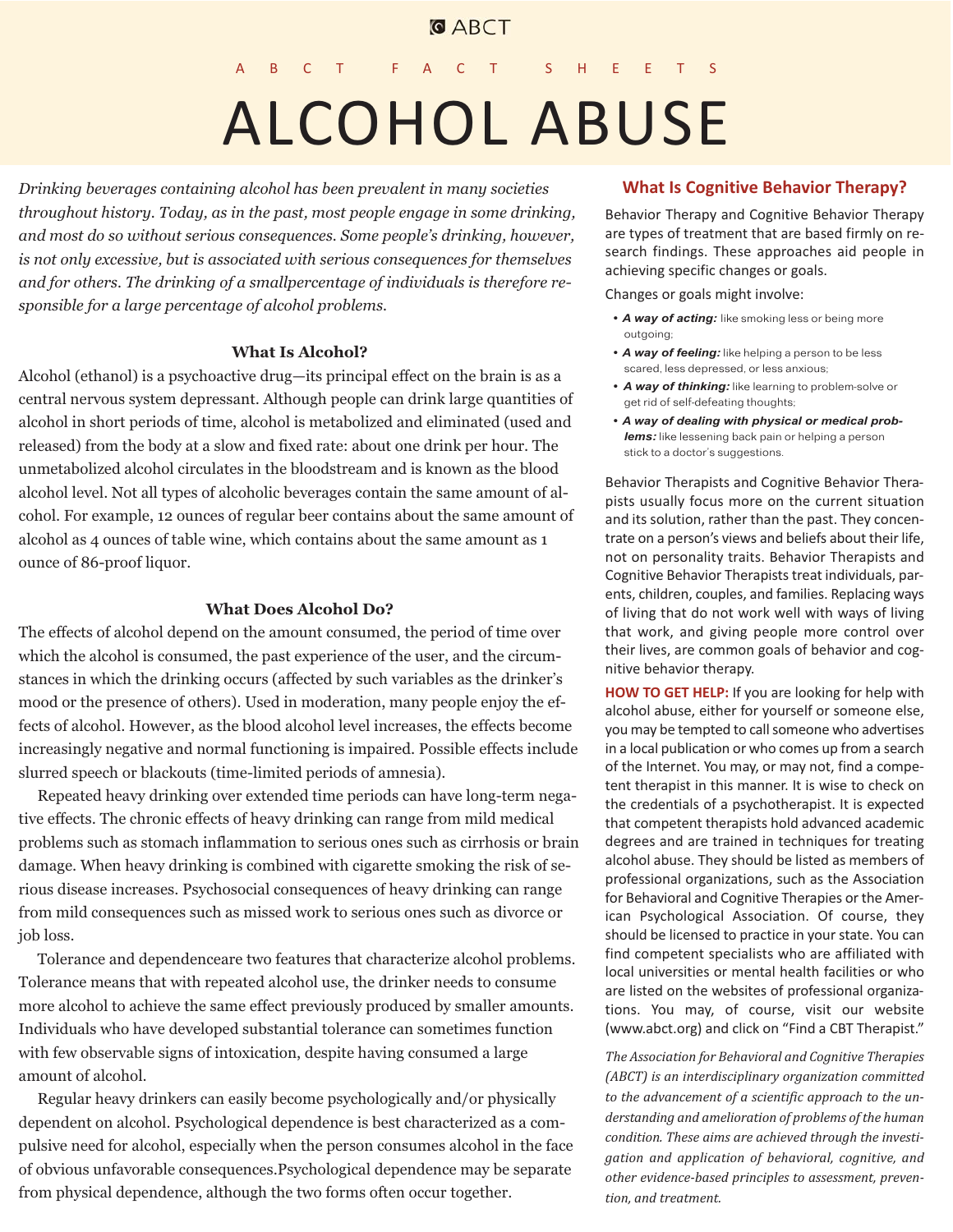Physical dependence occurs when the body has adapted to the presence of alcohol. To stop drinking at this point can bring on an alcohol withdrawal syndrome, which can be severe (i.e., hallucinations, seizures, and delirium tremens).

## **Who Is at Risk and Why Do People Drink Excessively?**

## *Is there a genetic predisposition?*

Although some evidence suggests that there is a genetic basis or vulnerability for alcohol problems, little is known about what specifically might be inherited. There is some convincing evidence that males with alcoholic fathers are at increased risk for developing alcohol problems; this is especially true if the pattern goes back to the father's father. However, a major limitation of this finding is that such individuals can account for only a small percentage of those with alcohol problems. Since the majority of alcohol abusers do not have a family history of alcohol problems, environmental factors also contribute significantly to the development of alcohol problems. Since current evidence strongly suggests that alcohol problems are neither solely biologically nor solely environmentally determined a biopsychosocial approach seems necessary for an adequate understanding of the development of alcohol problems. In summary, while some drinkers are at greater risk that others anyone can develop alcohol problems.

## *Is alcohol abuse a progressive disorder?*

Present evidence suggests that alcohol abusers' drinking careers most often involve periods of drinking problems of varying severity, separated by periods of abstinence of drinking without problems. Only a minority experiences a progressive, lock step worsening of problems.

# *If excessive drinking causes so many long-term consequences, why do people continue to drink heavily?*

People drink heavily for a variety of reasons. Although it has long been thought that problem drinking is primarily in response to negative emotional states (such as anxiety or depression), interpersonal problems, or social pressure, some recent research suggests that many problem drinkers report drinking primarily when in a positive mood in order to feel even better. Whether someone drinks to get over "feeling bad" or to enhance good feelings, the rewards for drinking usually occur sooner than do the negative effects. This short-term rewarding effect is thought to be one reason why people are willing to risk the long-term negative consequences of heavy drinking.

#### **What Can Be Done?**

Various treatment approaches and goals have been used in treating alcohol abusers (including anti-alcohol drugs, individual and group therapy, Alcoholics Anonymous, and behavior therapy). However, most treatments have shown only limited success. Even the topic of treatment goals is controversial. For some time, abstinence—no drinking at all—was thought to be the only appropriate goal. Research conducted over the past two decades suggests, however, that reduced drinking is an appropriate goal for some alcohol abusers, especially those whose problem is not severe. Some recent evidence also indicates that some alcohol abusers recover without formal help or treatment. Behavioral research has contributed significantly to major changes that have taken place in the alcohol field over the past few decades, most notably in the areas of assessment and